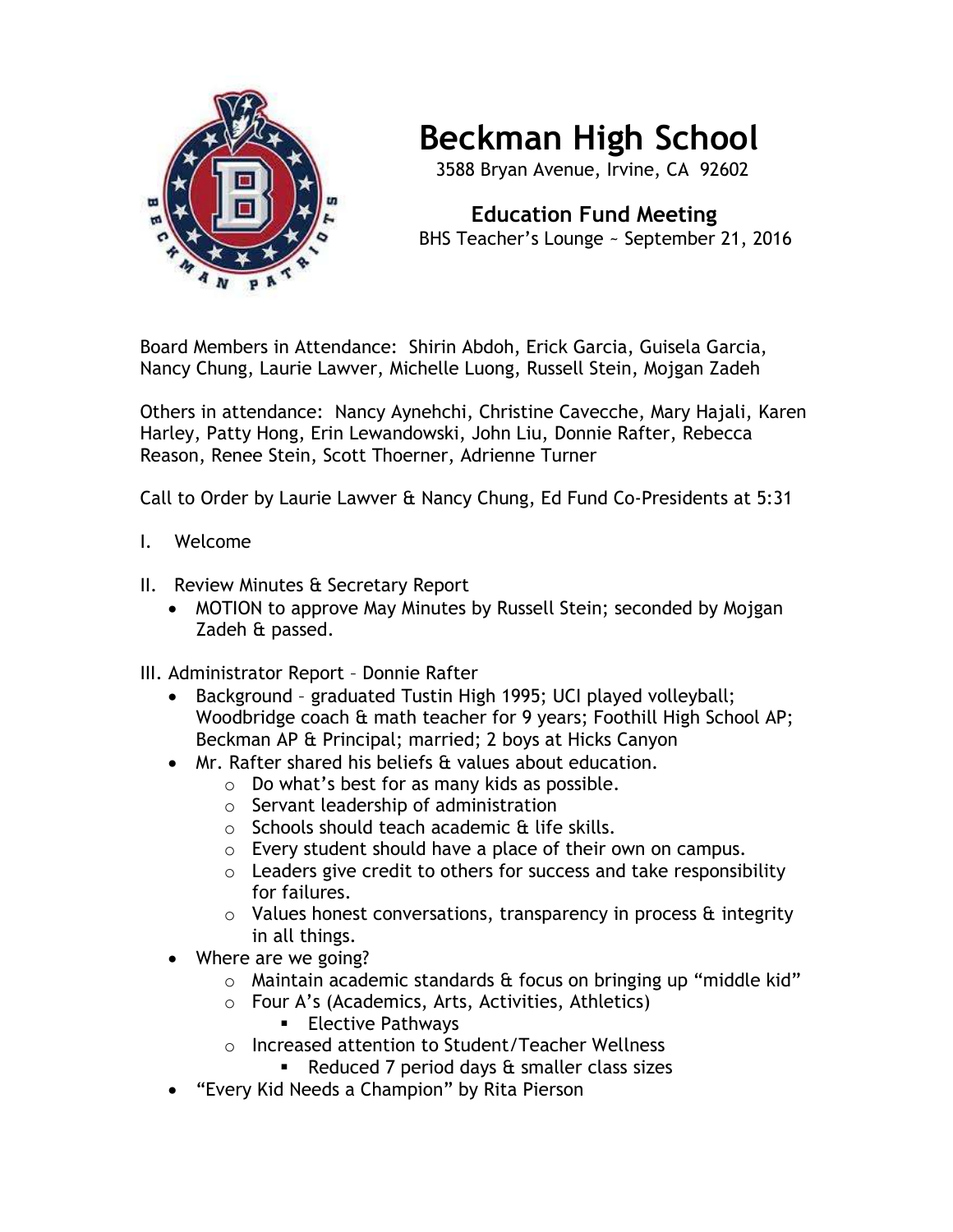- BHS Updates
	- o 2892 students
	- o 6 new teachers Barot, Gog, Wroblewski, Yoseph, Mihm, Walker
	- o Turf project
		- Nov 15 completion
		- **Track/football field slated to begin early 2017**
	- o Sand volleyball court is being investigated for the future.
	- o IVC dual enrollment classes
		- **Sports Medicine (IVC KNES & ROP Sports Medicine)**
		- **IVC Business**
		- **Paid for by IVC; students receive credit**
	- $\circ$  CubeSat students launching satellite into space along with other Irvine high schools
		- Beckman students have the Avionics part of the project.
		- **EXEC** Launch late April/early May 2017 (possibly from Russia or India)
	- $\circ$  Athletics fall sports in full swing
	- o Activities Neon Nights (Welcome Back Dance), Club Approvals, Homecoming (Oct. 29)
	- o Beckman is going to do more Twitter updates.

IV. Treasurer Report – Russell Stein

- Profit & Loss statement distributed
	- o Fall Pledge Drive was best of last 4 years (270 donations total represents 10% of student body)
	- $\circ$  \$70,000 in funds
	- o \$10,000 committed to the marquee
		- Planned to install in October
	- $\circ$  \$3800 bill for summer read books for staff & students in need
		- **Asked PTO to share this cost**
		- MOTION to approve \$1807 for Power of Kindness books by Mojgan Zadeh; seconded by Shirin Abdoh & passed.

## V. Allocations Report

- Aleks Math Program
	- o Online web based program
	- $\circ$  Tailored to each student with built in assessment to find gaps  $\theta$ fill them.
	- o Algebra IB teachers would like to use it with their students.
	- $\circ$  150 students in the math program
	- $\circ$  Cost is \$5250 (\$35/student for 40 weeks)
	- o Developed by UC Regents
	- o MOTION to approve \$5250 for Aleks Math Program by Renee Stein; seconded by Karen Harley & passed.